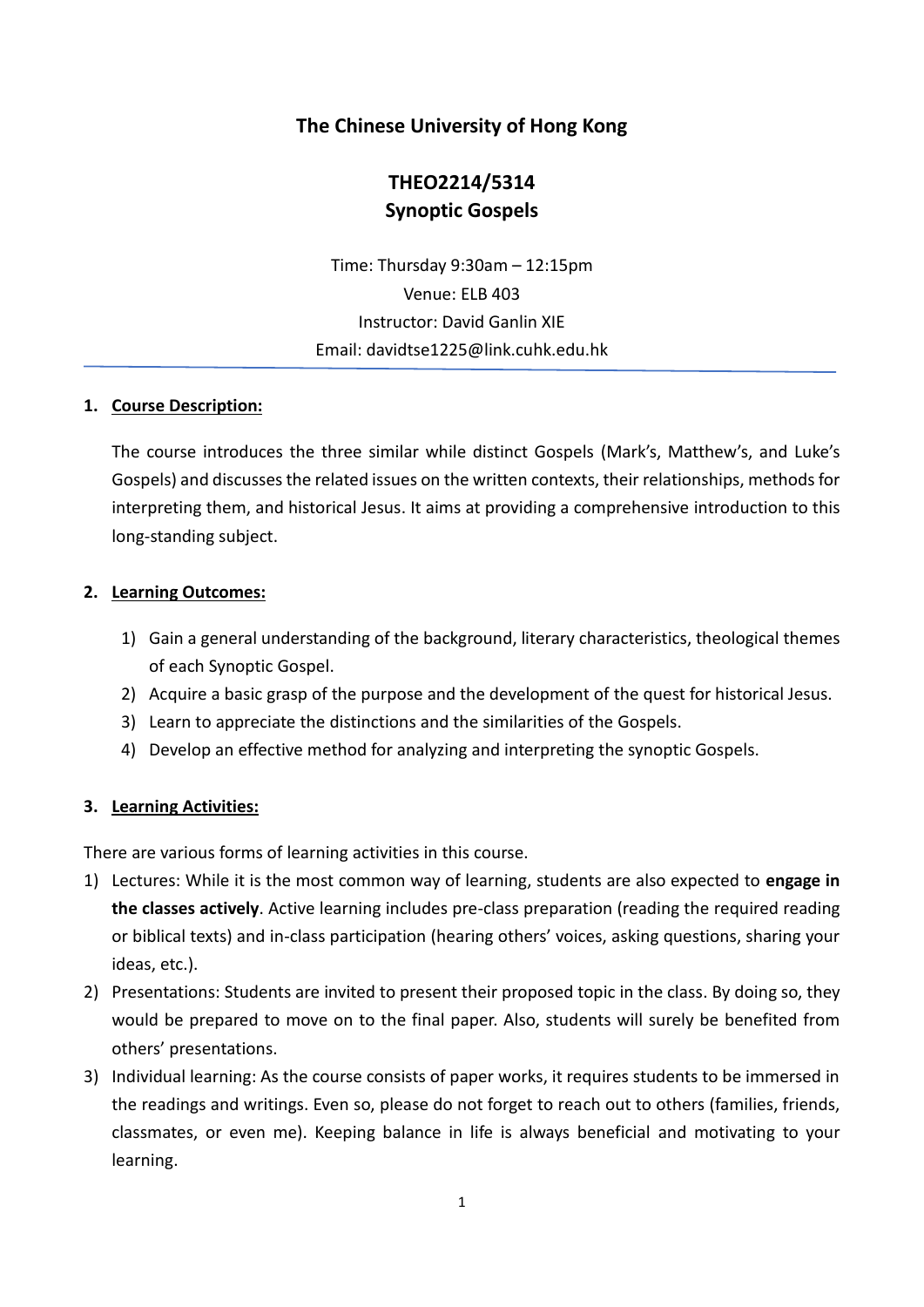#### **4. Course Syllabus:**

| <b>Topics</b> |                         | Contents                               |  |
|---------------|-------------------------|----------------------------------------|--|
|               | 1. Genre and Context    | What is Gospel?                        |  |
|               |                         | Why are there Gospels?                 |  |
|               |                         |                                        |  |
|               | 2. Mark                 | Mark's compositional background        |  |
|               |                         | Mark's literary characteristics        |  |
|               |                         | Mark's theological themes              |  |
|               |                         |                                        |  |
| 3.            | Matthew                 | Matthew's compositional background     |  |
|               |                         | Matthew's literary characteristics     |  |
|               |                         | Matthew's theological themes           |  |
|               |                         |                                        |  |
|               | 4. Luke                 | Luke's compositional background        |  |
|               |                         | Luke's literary characteristics        |  |
|               |                         | Luke's theological themes              |  |
|               |                         |                                        |  |
|               | 5. Synoptic Problems    | What is the synoptic problem?          |  |
|               |                         | Different theories                     |  |
|               |                         |                                        |  |
| 6.            | Methods                 | <b>Criticisms for synoptic Gospels</b> |  |
|               |                         | Methods for synopsis                   |  |
|               |                         |                                        |  |
| 7.            | <b>Historical Jesus</b> | The development of quests              |  |
|               |                         | The origin of Jesus                    |  |
|               |                         |                                        |  |

#### **8. Assessments:**

### 1) Active Participation: 10%

### **2) Gospels Reading: 10%**

Students are required to read the synoptic Gospels before they are introduced. The reading log is to be submitted **on or before 10 Mar 2022**

### **3) Presentation: 15%**

Students need to choose a piece of synoptic passage and present their exegetical works and the theological implications. It is proposed to be conducted on 31 Mar and 14 Apr.

### **4) Exegetical Paper: 35%**

Based on the presentation, a full exegetical paper should be submitted. The guideline of an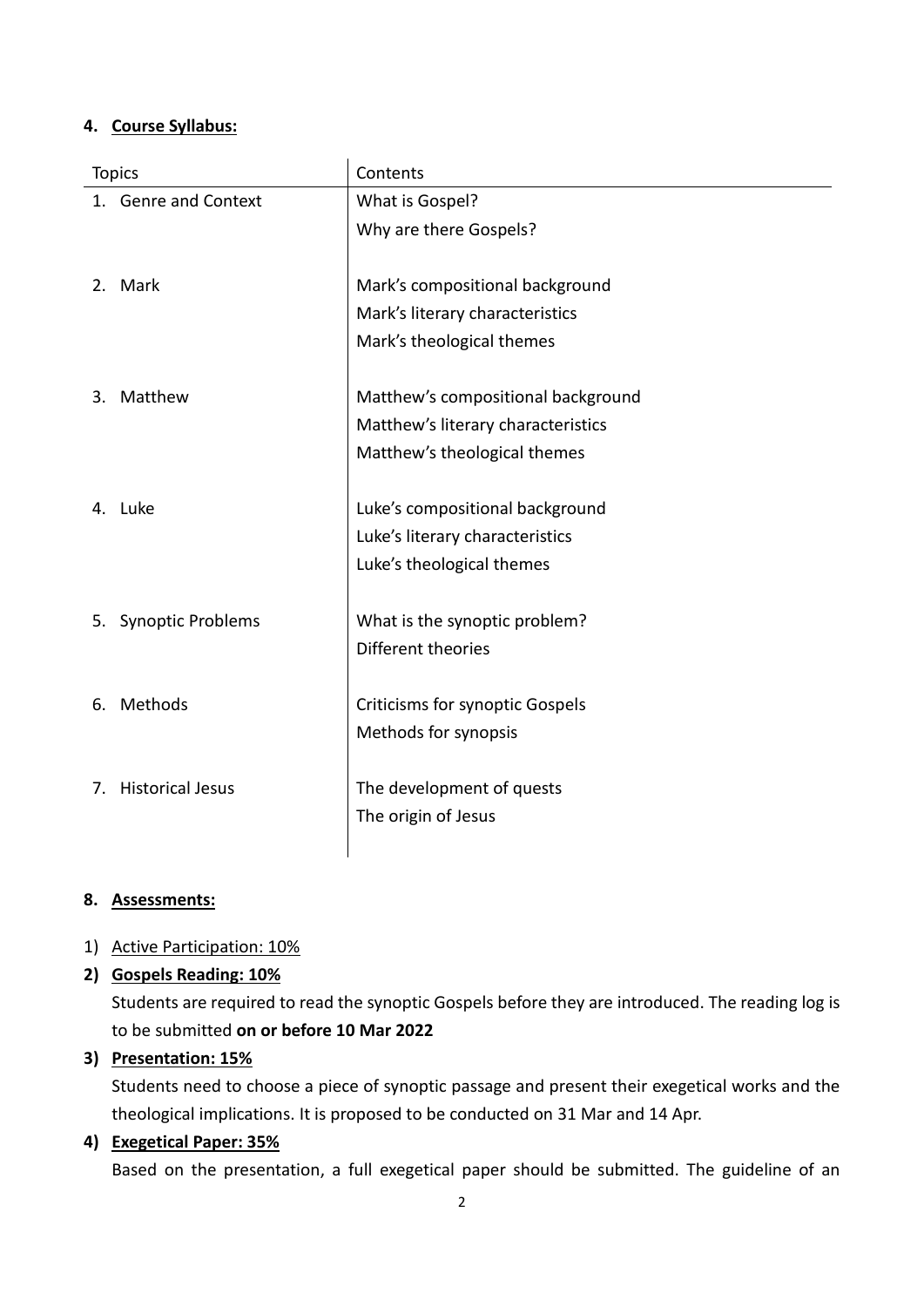exegetical paper would be provided in the class.

### **Word limit:**

- $\triangleright$  For BD year 1-2
	- o No more than 3000 in English and 4000 in Chinese.
- $\triangleright$  For BD year 3-5/MTheol/DTheol
	- o No more than 4000 in English and 5000 in Chinese.

### **Deadline: 21 Apr 2022**

# **5) Alternative Writing: 30%**

According to the interpretation given by the exegetical paper above, students need to write a nonacademic paper as a practical and reflective work of their exegesis. The form could be a short sermon, a Bible study, a newsletter article, a long FB post, etc.

### **Word limit:**

- $\triangleright$  For BD year 1-2
	- o No more than 2000 in English and 3000 in Chinese.
- ➢ For BD year 3-5/MTheol/DTheol
	- o No more than 3000 in English and 4000 in Chinese.

# **Deadline:5 May 2022**

### **9. Required Readings:**

- 1) Blomberg, Craig. *Jesus and the Gospels: An Introduction and Survey*. 2nd ed. Nashville, Tenn.: B & H Academic, 2009.
- 2) 史特勞斯:《福音書與耶穌生平》(麥種)
- 3) Those marked with [\*] in the course schedule are required to be read. Those with [#] mean Chinese alternatives.

### **10. Recommended Readings:**

In the course schedule below, those without [\*] are recommended readings (still updating). On the other hand, the list below only includes books that are, I think, helpful for beginners to get familiar with each topic. If students need to further those topics with more readings, they could consult the detailed reading list at the end of every chapter of Blomberg's *Jesus and the Gospels* or a comprehensive NT bibliography provided by Denver Seminary.

[https://denverseminary.edu/the-denver-journal-article/new-testament-exegesis-bibliography-](https://denverseminary.edu/the-denver-journal-article/new-testament-exegesis-bibliography-2020/)[2020/](https://denverseminary.edu/the-denver-journal-article/new-testament-exegesis-bibliography-2020/)

### 1) Genre and Context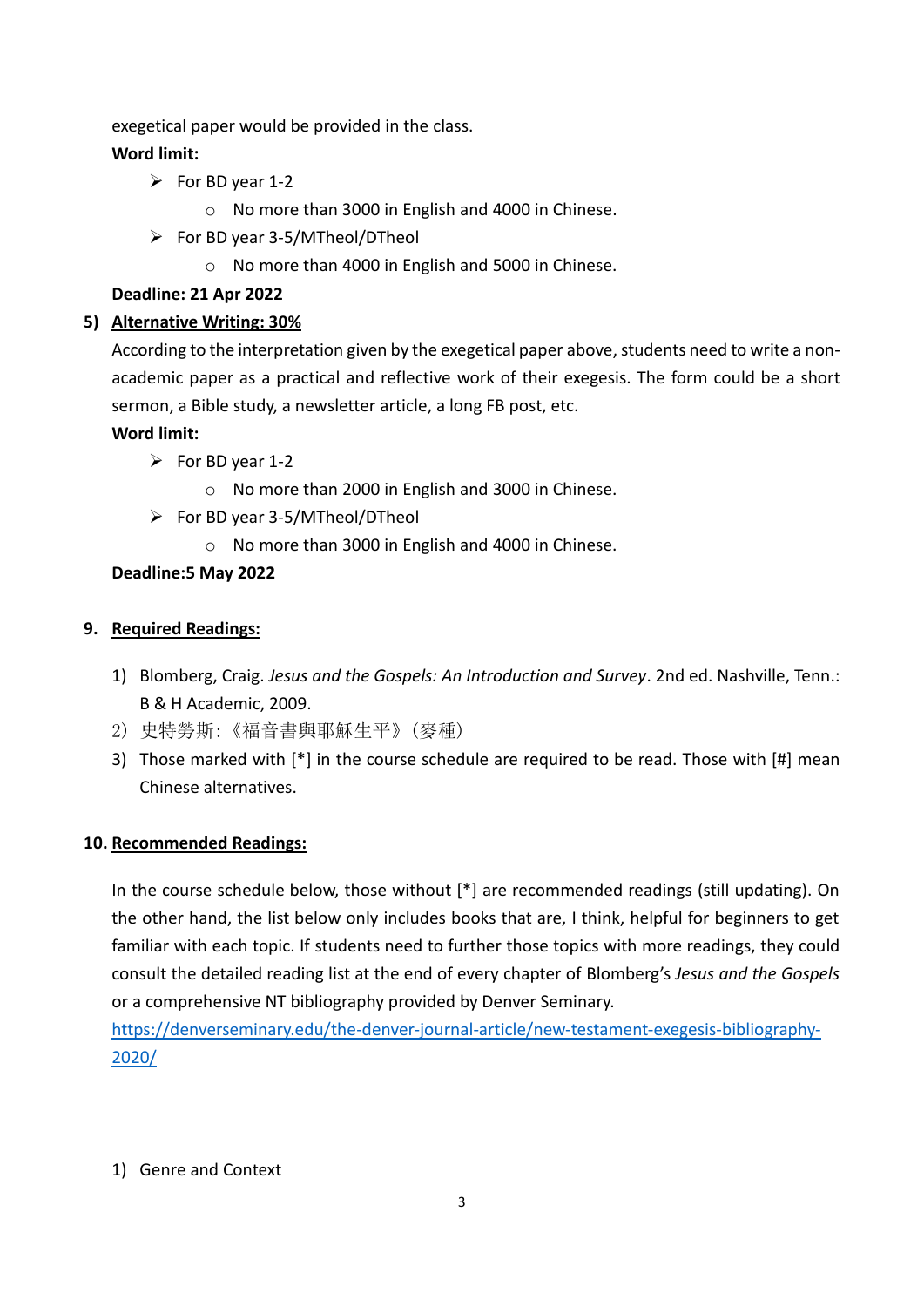- a. Bird, Michael F. *The Gospel of the Lord.* Grand Rapids: William B. Eerdmans Publishing Company, 2014.
- b. Dunn, James D. G. *Jesus Remembered: Christianity in the Making*; v. 1. Grand Rapids: W.B. Eerdmans, 2003.
- 2) Mark
	- a. Rhoads, Michie, and Michie, Donald. *Mark as Story: An Introduction to the Narrative of a Gospel*. Philadelphia: Fortress, 1982.
	- b. Smith, Abraham. *Mark: An Introduction and Study Guide.* London: Bloomsbury T&T Clark, 2015.
- 3) Matthew
	- a. Wainwright, Elaine Mary. *Mark: An Introduction and Study Guide.* London: Bloomsbury T&T Clark, 2017.
	- b. Weren, Wilhelmus Johannes Cornelis. *Studies in Matthew's Gospel: Literary Design, Intertextuality, and Social Setting*, 2014.
	- c. Yieh, John Yueh-Han. *Conversations with Scripture: The Gospel of Matthew*. Anglican Association of Biblical Scholars Study Series. Harrisburg: Morehouse Publishing, Leiden: Brill, 2012.
- 4) Luke
	- a. Carey, Greg. *Luke: An Introduction and Study Guide: All Flesh Shall See God's Salvation*. T & T Clark Study Guides to the New Testament. London: Bloomsbury T&T Clark, 2017.
- 5) Synoptic Problem
	- a. Porter, Stanley E., and Bryan R. Dyer ed. *The Synoptic Problem: Four Views*. Grand Rapids: Baker Academic, 2016.
	- b. Stein, Robert H. *The Synoptic Problem: An Introduction*. Grand Rapids: Baker Book House, 1987.
- 6) Methods
	- a. Allen, O. Wesley. *Reading the Synoptic Gospels: Basic Methods for Interpreting Matthew, Mark, and Luke*. St. Louis: Chalice, 2013.
	- b. Powell, Mark Allan. *Methods for Matthew*. MBI. Cambridge; New York: Cambridge University Press, 2009.
- 7) Historical Jesus
	- a. Darrell L. Bock. *Studying the Historical Jesus: A Guide to Sources and Methods.* Grand Rapids: Baker Academic, 2002.
	- b. Meier, John P. *A Marginal Jew: Rethinking the Historical Jesus*. 1st ed. The Anchor Bible Reference Library. New York: Doubleday, 1991.

### **1) Course Schedule:**

| Date | ontent | <b>Pre-class Reading</b> |
|------|--------|--------------------------|
|------|--------|--------------------------|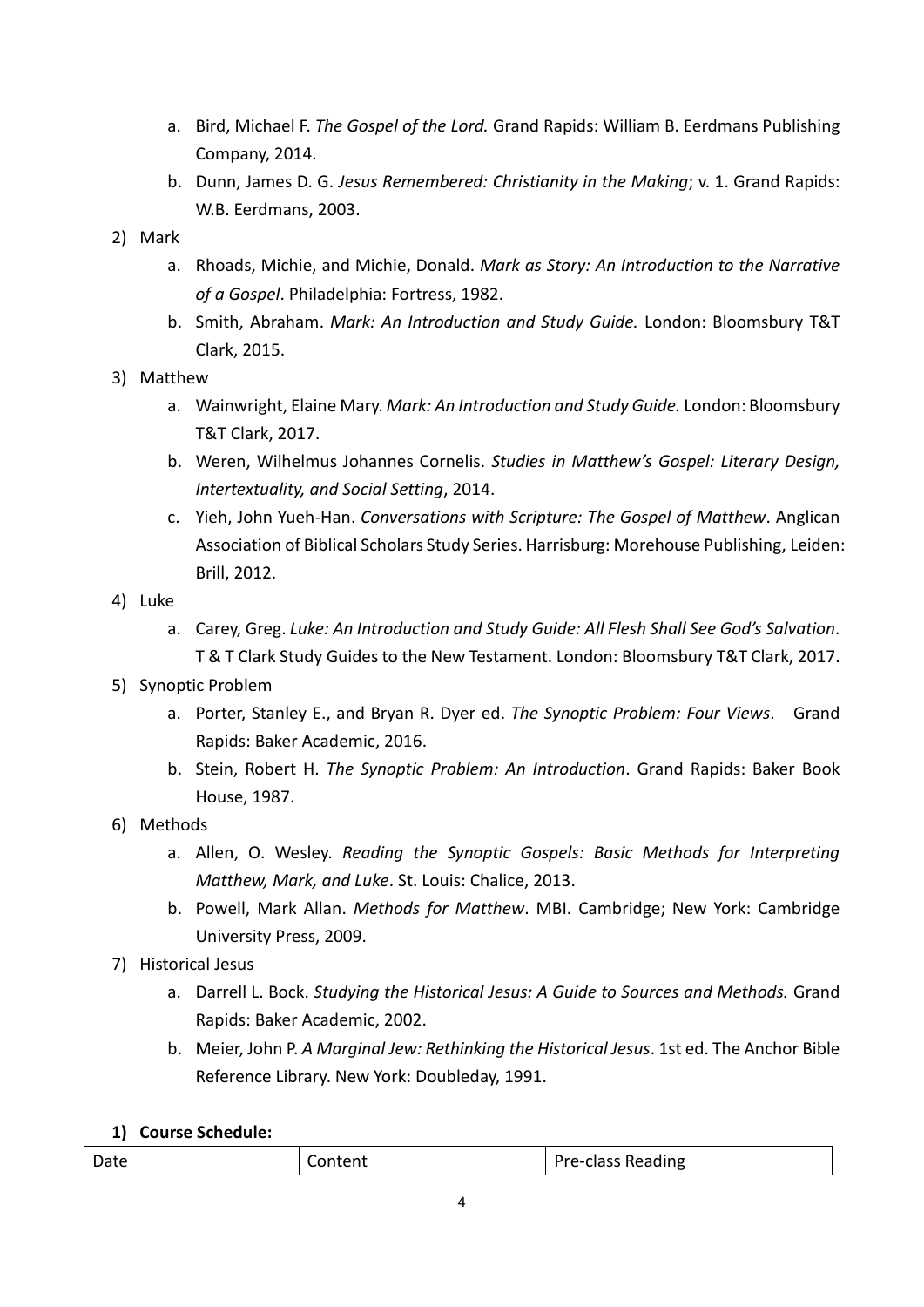| 1. 13/1            | Introduction:                     | *Course outline                      |
|--------------------|-----------------------------------|--------------------------------------|
|                    | What is Gospel?                   | *Michael Bird, The Gospel of the     |
|                    | Why are there Gospels?            | Lord, chp 5.                         |
|                    |                                   | #史特勞斯,chp1.                          |
| 2.20/1             | Mark $(1)$                        | *The Gospel of Mark                  |
| 3.27/1             | Mark $(2)$                        | *Crag Blomberg, Jesus and the        |
|                    |                                   | Gospels, chp 6.                      |
|                    |                                   | #史特勞斯, chp 7.                        |
|                    |                                   | Abraham Smith, Mark, chp 1.          |
| $4. \, 3/2$        | <b>Happy Lunar New Year!!!</b>    |                                      |
| 5.10/2             | Matthew (1)                       | *The Gospel of Matthew               |
| 6. $17/2$          | Matthew (2)                       | *Crag Blomberg, Jesus and the        |
|                    |                                   | Gospels, chp 7.                      |
|                    |                                   | #史特勞斯, chp 8.                        |
|                    |                                   | John Yieh, chp 1.                    |
| 7.24/2             | Luke $(1)$                        | *The Gospel of Luke                  |
| $8. \ \frac{3}{3}$ | Luke $(2)$                        | *Crag Blomberg, Jesus and the        |
|                    |                                   | Gospels, chp 8.                      |
|                    |                                   | #史特勞斯, chp 9.                        |
| 9.10/3             | The Synoptic Problem              | * Michael Bird, The Gospel of the    |
|                    |                                   | Lord, chp 4.                         |
|                    |                                   | Stanley Porter and Bryan R. Dyer,    |
|                    |                                   | Synoptic Problem: Four Views, chp    |
|                    |                                   | 1.                                   |
|                    |                                   | Submission of reading log            |
| 10.17/3            | <b>Basic Methods for Synopsis</b> | *Crag Blomberg, Jesus and the        |
|                    |                                   | Gospels, chp 4&5.                    |
|                    |                                   | #史特勞斯,chp 3.                         |
|                    |                                   |                                      |
| 11.24/3            | <b>Historical Jesus</b>           | *Crag Blomberg, Jesus and the        |
|                    |                                   | Gospels, chp 10.                     |
|                    |                                   | #史特勞斯, chp 11.                       |
|                    |                                   | Dale C. Allison, "How to Marginalize |
|                    |                                   | Traditional<br>Criteria<br>the<br>of |
|                    |                                   | Authenticity;"                       |
|                    |                                   | Darrell L. Bock, Studying<br>the     |
|                    |                                   | Historical Jesus, pp.43-78.          |
| 12.31/3            | Presentations                     |                                      |